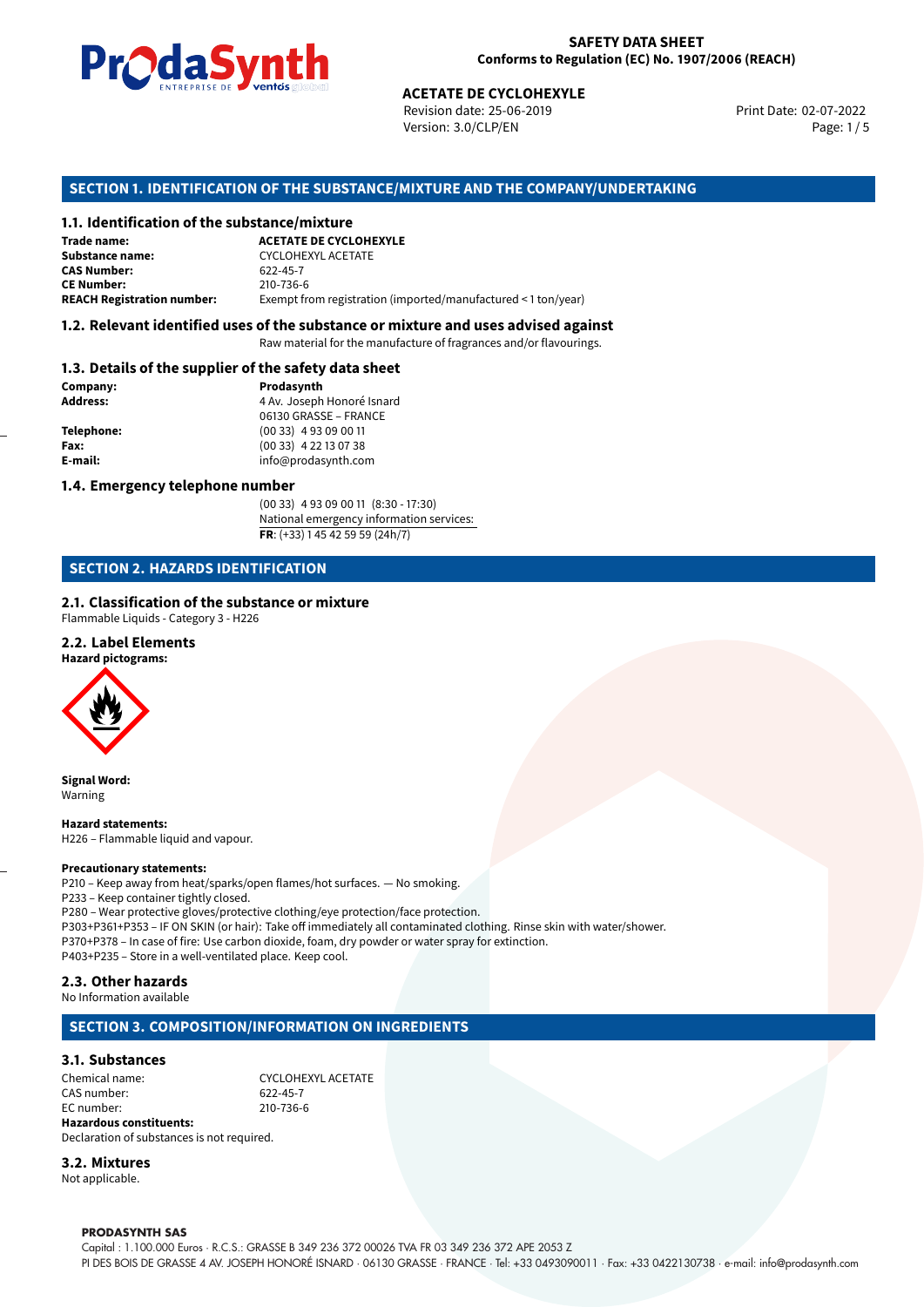

# **ACETATE DE CYCLOHEXYLE**<br>
Revision date: 25-06-2019<br> **Print Date: 02-07-2022**

Revision date: 25-06-2019 Version: 3.0/CLP/EN Page: 2 / 5

# **SECTION 4. FIRST-AID MEASURES**

# **4.1. Description of necessary first aid measures**

| Ingestion:    | Rinse mouth with water.<br>Obtain medical advice.                                                                     |
|---------------|-----------------------------------------------------------------------------------------------------------------------|
|               | Keep at rest. Do not induce vomiting.                                                                                 |
| Eye contact:  | In case of contact with eyes, rinse immediately with plenty of water for at least 15 minutes and seek medical advice. |
| Inhalation:   | Remove person to fresh air and keep at rest.                                                                          |
|               | Seek immediate medical advice.                                                                                        |
| Skin contact: | Take off immediately all contaminated clothing.                                                                       |
|               | Thoroughly wash affected skin with soap and water.                                                                    |
|               | Seek medical attention if symptoms persist.                                                                           |

#### **4.2. Most important symptoms and effects, both acute and delayed** No information available.

# **4.3. Indication of any immediate medical attention and special treatment needed**

No information available.

# **SECTION 5. FIRE-FIGHTING MEASURES**

# **5.1. Extinguishing Media**

Water spray, carbon dioxide, dry chemical powder or appropriate foam. For safety reasons do not use full water jet.

#### **5.2. Special hazards arising from the substance or mixture**

Known or Anticipated Hazardous Products of Combustion: Emits toxic fumes under fire conditions.

# **5.3. Advice for firefighters**

High temperatures can lead to high pressures inside closed containers. Avoid inhalation of vapors that are created. Use appropriate respiratory protection. Do not allow spillage of fire to be poured into drains or watercourses. Wear self-contained breathing apparatus and protective clothing.

# **SECTION 6. ACCIDENTAL RELEASE MEASURES**

# **6.1. Personal precautions, protective equipment and emergency procedures**

Evacuate surronding areas. Ensure adequate ventilation. Keep unnecessary and unprotected personnel from entering. Do not breathe vapor/spray. Avoid contact with skin and eyes. Information regarding personal protective measures: see section 8.

#### **6.2. Environmental precautions**

To avoid possible contamination of the environment, do not discharge into any drains, surface waters or groundwaters.

#### **6.3. Methods and materials for containment and cleaning up**

Cover with an inert, inorganic, non-combustible absorbent material (e.g. dry-lime, sand, soda ash). Place in covered containers using non-sparking tools and transport outdoors. Avoid open flames or sources of ignition (e.g. pilot lights on gas hot water heater). Ventilate area and wash spill site after material pickup is complete.

#### **6.4. Reference to other sections**

Information regarding exposure controls, personal protection and disposal considerations can be found in sections 8 and 13.

# **SECTION 7. HANDLING AND STORAGE**

# **7.1. Precautions for safe handling**

Do not store or handle this material near food or drinking water. Do not smoke. Avoid contact with the eyes, skin and clothing. Wear protective clothing and use glasses. Observe the rules of safety and hygiene at work. Keep in the original container or an alternative made from a compatible material.

# **7.2. Conditions for safe storage, including any incompatibilities**

Store in tightly closed and preferably full containers in a cool, dry and ventilated area, protected from light. Keep away from sources of ignition (e.g. hot surfaces, sparks, flame and static discharges). Keep away from incompatible materials (see section 10).

# **7.3. Specific end use(s)**

No information available.

#### **PRODASYNTH SAS**

Capital : 1.100.000 Euros · R.C.S.: GRASSE B 349 236 372 00026 TVA FR 03 349 236 372 APE 2053 Z PI DES BOIS DE GRASSE 4 AV. JOSEPH HONORÉ ISNARD · 06130 GRASSE · FRANCE · Tel: +33 0493090011 · Fax: +33 0422130738 · e-mail: info@prodasynth.com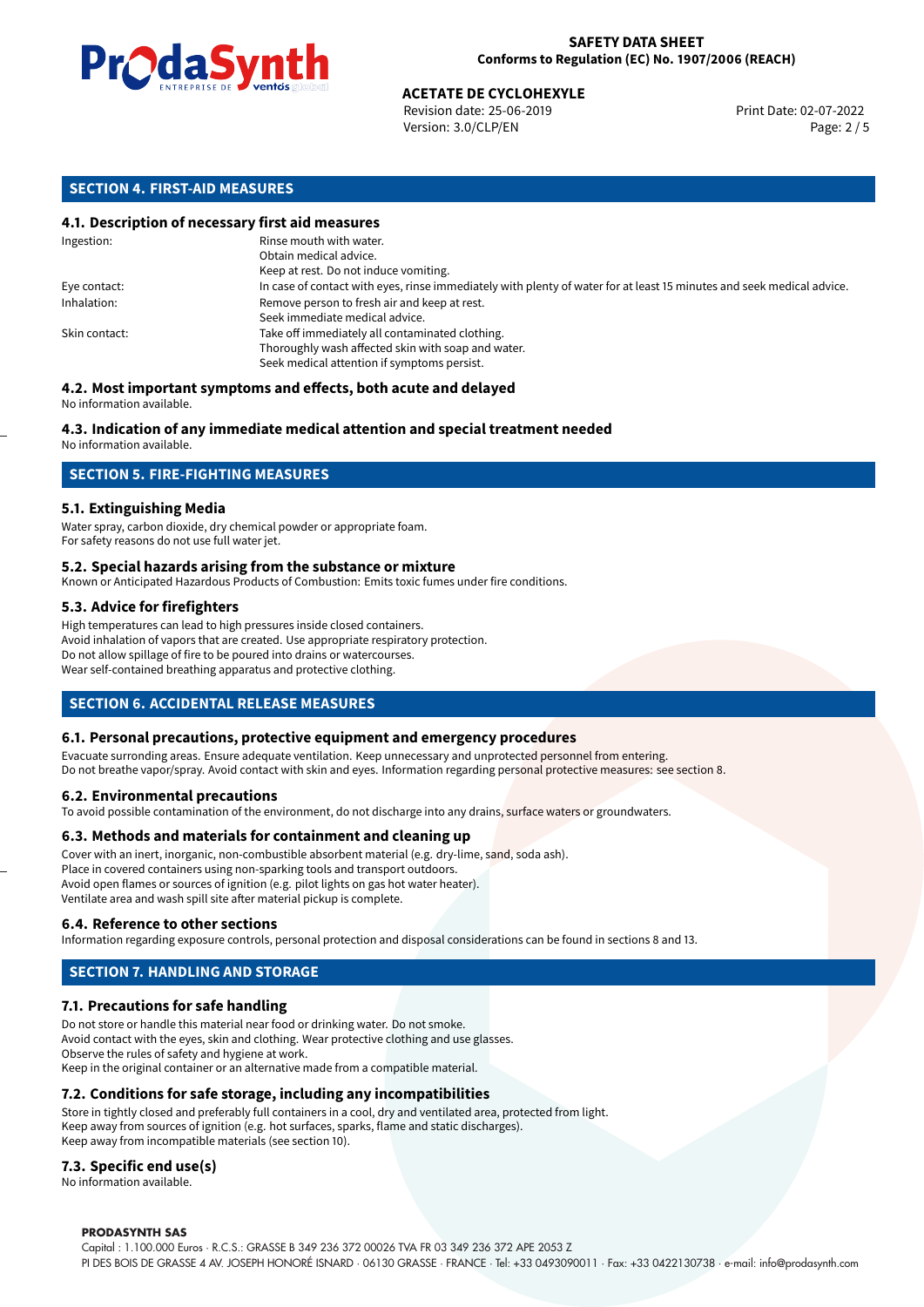

# **ACETATE DE CYCLOHEXYLE**<br>
Revision date: 25-06-2019<br> **Print Date: 02-07-2022**

Revision date: 25-06-2019 Version: 3.0/CLP/EN Page: 3 / 5

# **SECTION 8. EXPOSURE CONTROLS AND PERSONAL PROTECTION**

#### **8.1. Control parameters**

Components with occupational exposure limits: None known.

#### **8.2. Exposure controls**

| Appropriate engineering controls: | Measures should be taken to prevent materials from being splashed into the body.                                                            |
|-----------------------------------|---------------------------------------------------------------------------------------------------------------------------------------------|
|                                   | Provide adequate ventilation, according to the conditions of use. Use a mechanical exhaust if required.                                     |
| Eye/Face protection:              | Chemical safety goggles are recommended. Wash contaminated goggles before reuse.                                                            |
| Hand Protection:                  | Chemical-resistant gloves are recommended. Wash contaminated gloves before reuse.                                                           |
| Body protection:                  | Personal protective equipment for the body should be selected based on the task being performed and the risks<br>involved.                  |
| <b>Respiratory Protection:</b>    | In case of insufficient ventilation, use suitable respiratory equipment.                                                                    |
| Environmental exposure controls:  | Emissions from ventilation or process equipment should be checked to ensure they comply with environmental<br>protection legislation.       |
|                                   | In some cases, filters or engineering modifications to the process equipment will be necessary to reduce emissions to<br>acceptable levels. |

# **SECTION 9. PHYSICAL AND CHEMICAL PROPERTIES**

#### **9.1. Information on basic physical and chemical properties**

| Appearance:                            | Liquid                       |
|----------------------------------------|------------------------------|
| Colour:                                | Conforms to standard         |
| Odour:                                 | Conforms to standard         |
| Odour theshold:                        | Not determined               |
| pH:                                    | Not determined               |
| Melting point/freezing point:          | $-77$                        |
| Boling point/boiling range:            | 177 (760 mm Hg)              |
| Flash point:                           | $57^{\circ}$ C               |
| Evaporation rate:                      | Not determined               |
| Flammability:                          | Not determined               |
| Lower flammability/Explosive limit:    | Not determined               |
| Upper flammability/Explosive limit:    | Not determined               |
| Vapour pressure:                       | Not determined               |
| Vapour Density:                        | Not determined               |
| Density:                               | 0,968-0,975 g/mL (20°C)      |
| Relative density:                      | $0,968 - 0,975(20^{\circ}C)$ |
| Water solubility:                      | <b>INSOLUBLE IN WATER</b>    |
| Solubility in other solvents:          | SOLUBLE IN ETHANOL           |
| Partition coefficient n-octanol/water: | Not determined               |
| Auto-ignition temperature:             | Not determined               |
| Decomposition temperature:             | Not determined               |
| Viscosity, dynamic:                    | Not determined               |
| Viscosity, kinematic:                  | Not determined               |
| Explosive properties:                  | Not determined               |
| Oxidising properties:                  | Not determined               |
|                                        |                              |

#### **9.2. Additional information** No information available.

# **SECTION 10. STABILITY AND REACTIVITY**

#### **10.1. Reactivity**

No hazardous reactions if stored and handled as prescribed/indicated.

# **10.2. Chemical stability**

The product is stable if stored and handled as prescribed/indicated.

#### **10.3. Possibility of hazardous reactions**

No hazardous reactions if stored and handled as prescribed/indicated.

#### **10.4. Conditions to Avoid**

Conditions to Avoid: Excessive heat, flame or other ignition sources.

#### **PRODASYNTH SAS**

Capital : 1.100.000 Euros · R.C.S.: GRASSE B 349 236 372 00026 TVA FR 03 349 236 372 APE 2053 Z PI DES BOIS DE GRASSE 4 AV. JOSEPH HONORÉ ISNARD · 06130 GRASSE · FRANCE · Tel: +33 0493090011 · Fax: +33 0422130738 · e-mail: info@prodasynth.com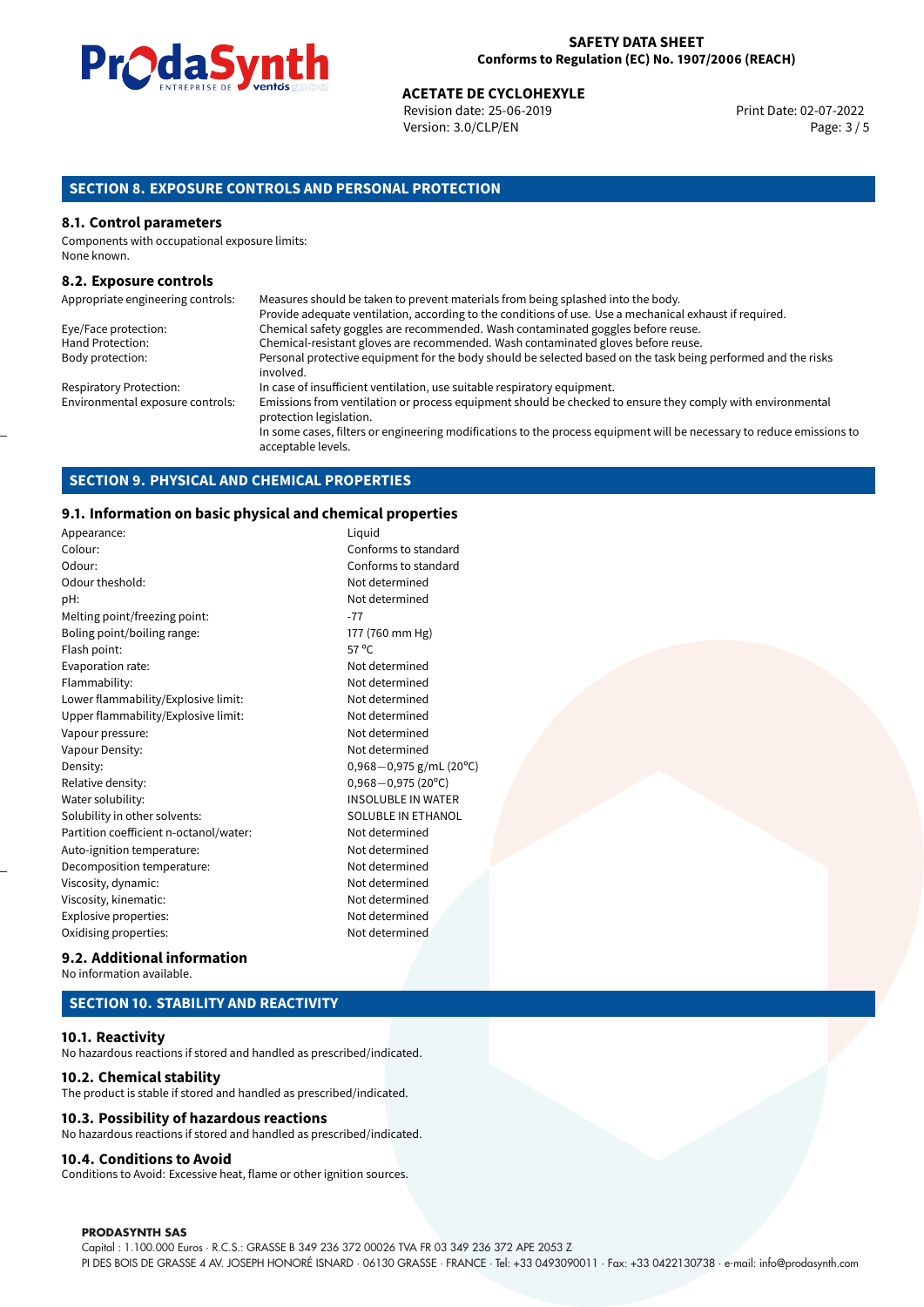

# **ACETATE DE CYCLOHEXYLE**<br>
Revision date: 25-06-2019<br> **Print Date: 02-07-2022**

Revision date: 25-06-2019 Version: 3.0/CLP/EN Page: 4 / 5

# **10.5. Incompatible materials**

Avoid contact with strong acids and bases and oxidizing agents.

#### **10.6. Hazardous decomposition products**

During combustion may form carbon monoxide and unidentified organic compounds.

# **SECTION 11. TOXICOLOGICAL INFORMATION**

#### **11.1. Information on toxicological effects**

| Based on the data available, the criteria for classification are not met. |
|---------------------------------------------------------------------------|
| Based on the data available, the criteria for classification are not met. |
| Based on the data available, the criteria for classification are not met. |
| Based on the data available, the criteria for classification are not met. |
| Based on the data available, the criteria for classification are not met. |
| Based on the data available, the criteria for classification are not met. |
| Based on the data available, the criteria for classification are not met. |
| Based on the data available, the criteria for classification are not met. |
| Based on the data available, the criteria for classification are not met. |
| Based on the data available, the criteria for classification are not met. |
|                                                                           |

# **SECTION 12. ECOLOGICAL INFORMATION**

#### **12.1. Toxicity**

**Assessment:** Based on the data available, the criteria for classification are not met. **Experimental/calculated data:** No information available.

#### **12.2. Degradability**

No information available.

#### **12.3. Bioaccumulative potential**

No information available.

# **12.4. Soil mobility**

No information available.

#### **12.5. Results of PBT and vPvB assessment**

No information available.

# **12.6. Other adverse effects**

See also sections 6, 7, 13 and 15 Do not allow to get into waste water or waterways.

#### **SECTION 13. DISPOSAL CONSIDERATIONS**

#### **13.1. Waste treatment methods**

Dispose of in accordance with national and local environmental regulations.

# **SECTION 14: TRANSPORT INFORMATION**

|                                  | <b>ADR/RID/ADN</b> | <b>IMDG</b>        | <b>IATA-ICAO</b>          |
|----------------------------------|--------------------|--------------------|---------------------------|
| 14.1. UN Number                  | UN2243             | <b>UN2243</b>      | <b>UN2243</b>             |
| 14.2. UN Proper Shipping Name    | CYCLOHEXYL ACETATE | CYCLOHEXYL ACETATE | <b>CYCLOHEXYL ACETATE</b> |
| 14.3. Transport Hazard Class(es) |                    |                    |                           |
| 14.4. Packing Group              | Ш                  | $\mathbf{III}$     | Ш                         |
| 14.5. Environmental hazards      | No                 | No                 | No                        |
| Additional information           |                    |                    |                           |

# **14.6 Special precautions for user**

None known

# **14.7. Transport in bulk according to Annex II of MARPOL 73/78 and the IBC Code**

No information available

#### **PRODASYNTH SAS**